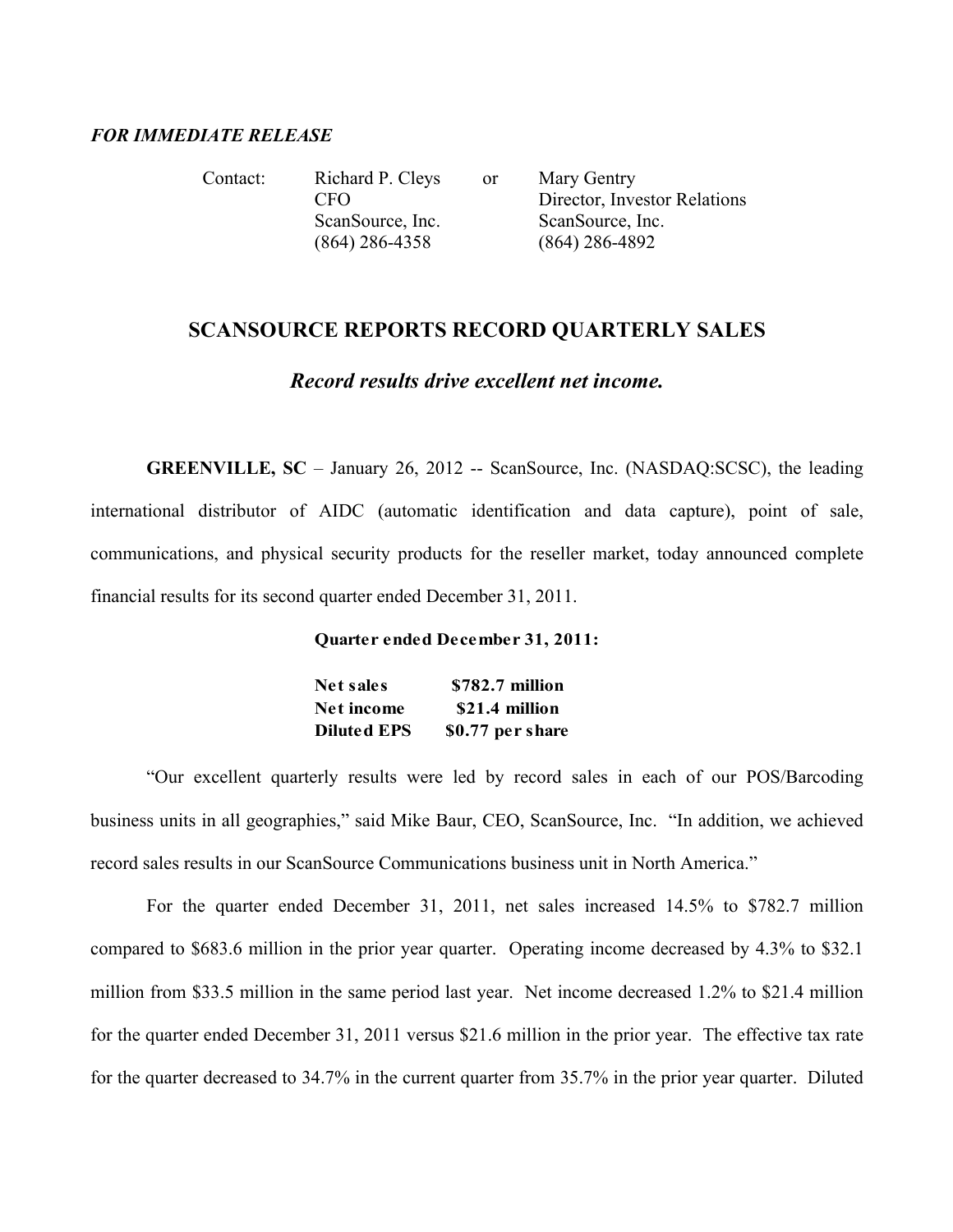earnings per share decreased 3.8% to \$0.77 in the current quarter compared to \$0.80 in the prior year quarter.

As previously disclosed, the prior year quarter ending December 31, 2010 included the favorable impact of proceeds from a legal settlement against a former service provider representing reimbursement of expenses. The \$3.1 million recovery (\$2.0 million after tax or \$0.07 per diluted share) was recorded as a reduction of selling, general and administrative expenses in the December 2010 quarter. The December 2011 quarter EPS of \$0.77 includes a \$0.02 benefit for the change in fair value of contingent consideration.

### **Outlook for Next Quarter**

The Company announced its current expectations for the third quarter of fiscal 2012. ScanSource expects that net revenues for the quarter ending March 31, 2012 could range from \$700 million to \$720 million, and diluted earnings per share could be in the range of \$0.52 to \$0.55 per share.

## **Webcast Details**

ScanSource will present additional information about its financial results and outlook on a conference call today at 5:00 p.m. (ET). A webcast of the call will be available for all interested parties and can be accessed at www.scansourceinc.com (Investor Relations section). The webcast will be available for replay for 30 days.

## **Safe Harbor Statement**

This press release contains comments that are "forward looking" statements that involve risks and uncertainties; these statements are subject to the safe harbor created by the Private Securities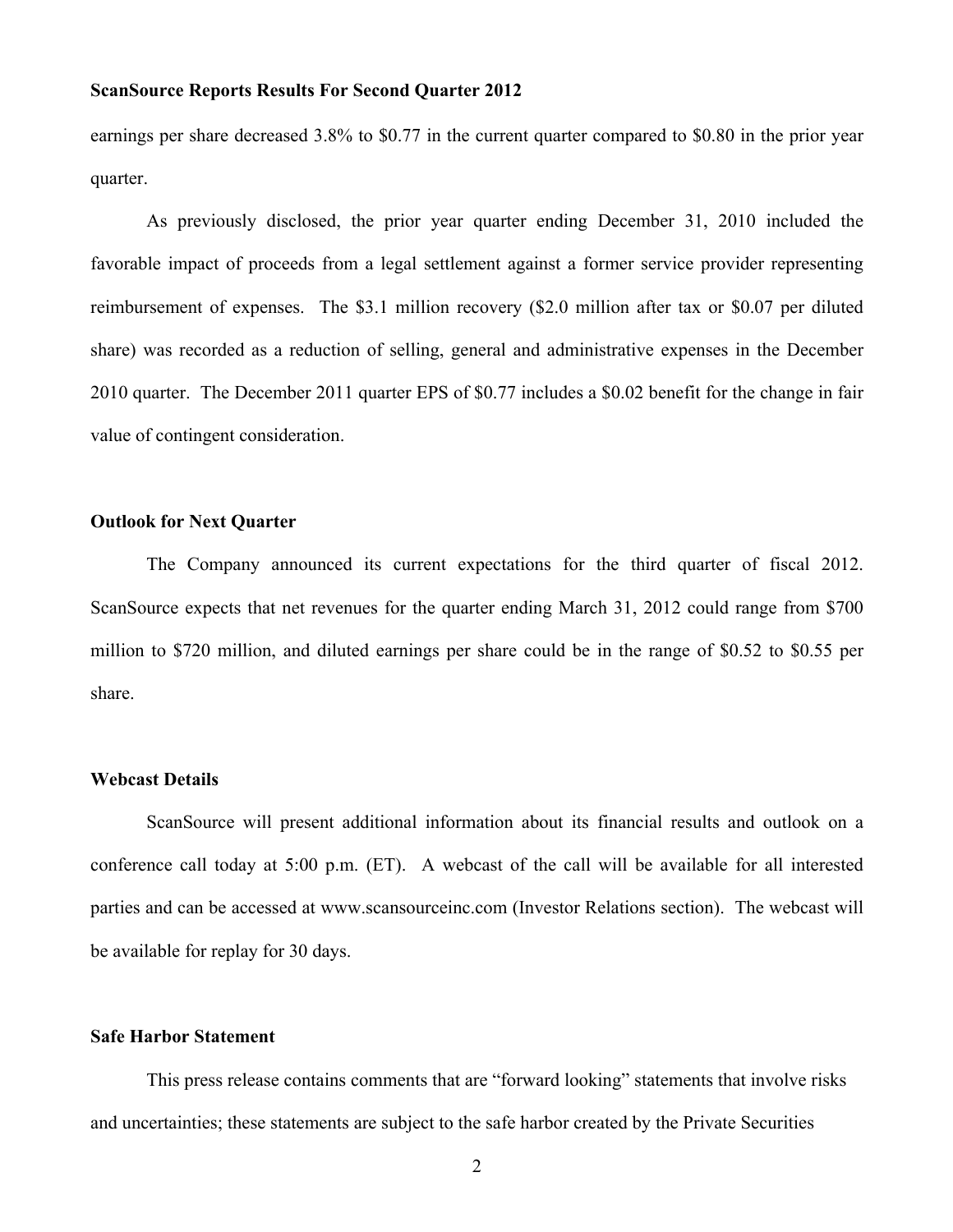Litigation Reform Act of 1995. Any number of important factors could cause actual results to differ materially from anticipated or forecasted results, including, but not limited to, factors affecting our expanded operations in emerging markets, such as Brazil, that expose us to greater political and economic volatility than our operations in established markets; the results of purchase accounting; macroeconomic circumstances that could impact our business, such as currency fluctuations; continued adverse capital and credit market conditions; and an economic downturn. For more information concerning factors that could cause actual results to differ from anticipated results, see the Company's annual report on Form 10-K for the year ended June 30, 2011 and Form 10-Q for the quarter ended September 30, 2011 filed with the Securities and Exchange Commission. Except as may be required by law, the Company expressly disclaims any obligation to update these forward-looking statements to reflect events or circumstances after the date of this press release or to reflect the occurrence of unanticipated events.

## **Non-GAAP Financial Information**

In addition to disclosing results that are determined in accordance with United States Generally Accepted Accounting Principles ("GAAP"), the Company also discloses return on invested capital ("ROIC"), a non-GAAP measure. Management uses ROIC as a performance measurement because it believes that this metric best balances the Company's operating results with its asset and liability management. It excludes the results of capitalization decisions, is easily computed and understood, and drives changes in shareholder value. In addition, the Company's Board of Directors uses this non-GAAP measure in evaluating management performance and setting management compensation. Analysis of results and outlook on a non-GAAP basis should be used as a complement to, and in conjunction with, data presented in accordance with GAAP. A reconciliation of the Company's non-GAAP financial information to GAAP is set forth in the following table.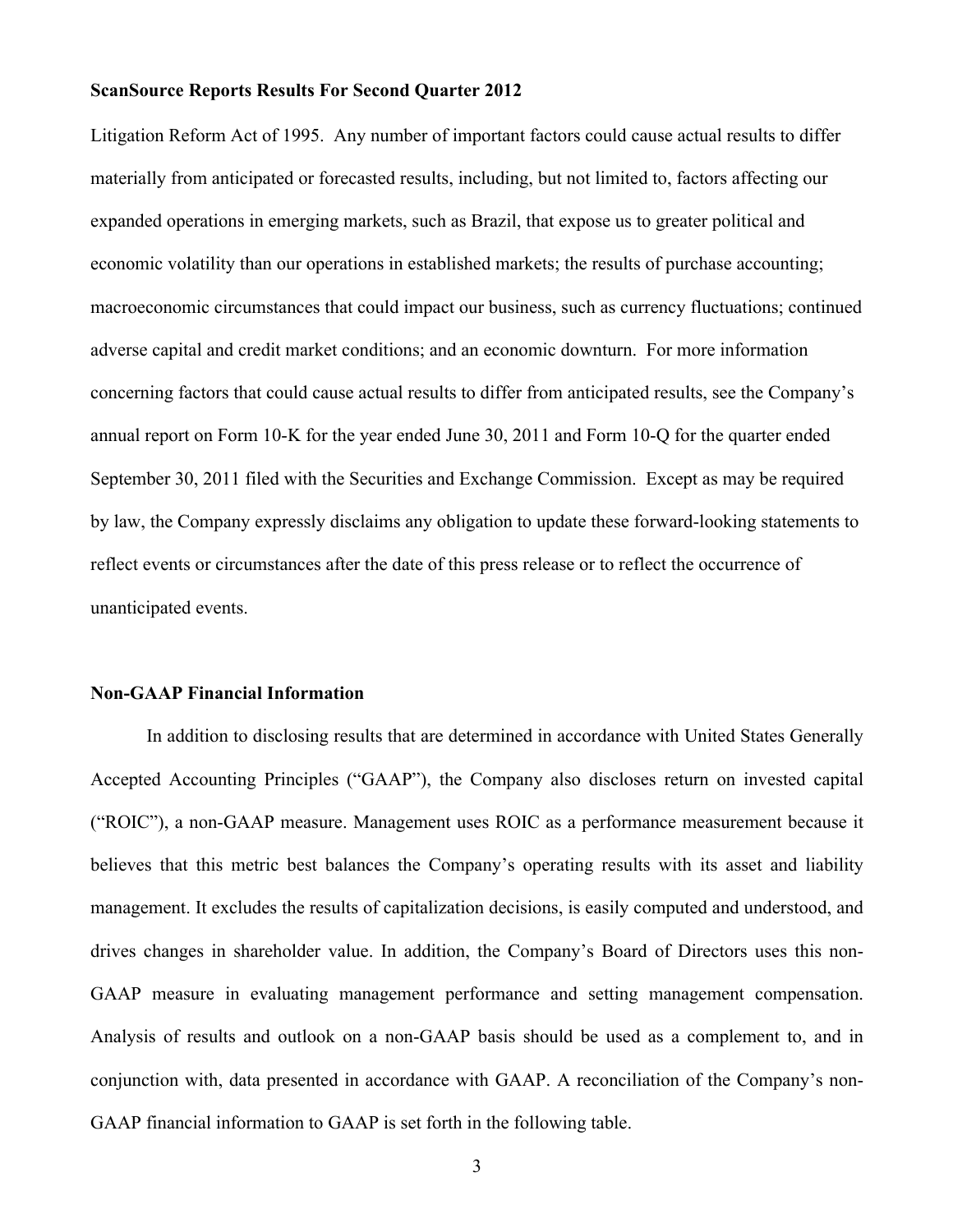#### **About ScanSource, Inc.**

ScanSource, Inc. (NASDAQ:SCSC) is the leading international distributor of specialty technology products, consisting of seven sales units in North America, Latin America and Europe. ScanSource POS and Barcoding in North America, Latin America and Europe delivers AIDC and POS solutions; Catalyst Telecom in the U.S. and ScanSource Communications in North America and Europe provide voice, video and converged communications equipment; and ScanSource Security in North America offers physical security solutions. Founded in 1992, the company ranks #839 on the Fortune 1000. For more information, call the toll-free sales telephone number at 800.944.2432 or visit www.scansourceinc.com.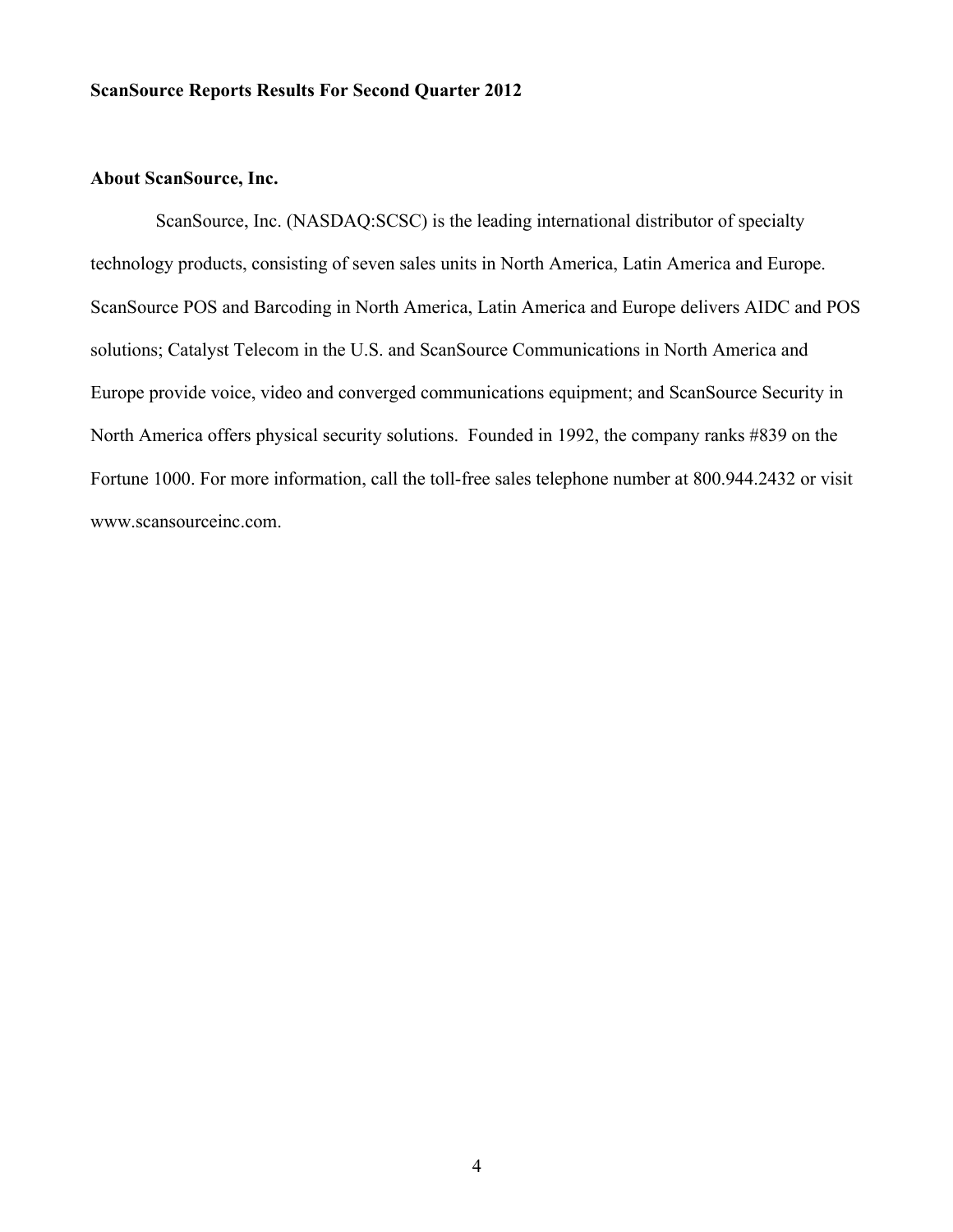## **Scan***Source* **, Inc. and Subsidiaries Condensed Consolidated Balance Sheets (Unaudited) (in thousands)**

|                                                        | December 31,<br>2011 |           | <b>June 30,</b><br>$2011*$ |                        |  |
|--------------------------------------------------------|----------------------|-----------|----------------------------|------------------------|--|
| <b>Assets</b>                                          |                      |           |                            |                        |  |
| Current assets:                                        |                      |           |                            |                        |  |
| Cash and cash equivalents                              | \$                   | 42,593    | \$                         | 28,747                 |  |
| Accounts receivable, less allowance of                 |                      | 491,587   |                            | 462,102                |  |
| \$26,625 at December 31, 2011                          |                      |           |                            |                        |  |
| \$26,562 at June 30, 2011                              |                      |           |                            |                        |  |
| Inventories                                            |                      | 516,659   |                            | 467,350                |  |
| Prepaid expenses and other assets                      |                      | 41,658    |                            | 35,421                 |  |
| Deferred income taxes                                  |                      | 15,207    |                            | 15,894                 |  |
| Total current assets                                   |                      | 1,107,704 |                            | 1,009,514              |  |
| Property and equipment, net                            |                      | 41,853    |                            | 36,819                 |  |
| Goodwill                                               |                      | 54,612    |                            | 59,090                 |  |
| Other assets, including identifiable intangible assets |                      | 66,785    |                            | 76,765                 |  |
| Total assets                                           | $\mathbb{S}$         | 1,270,954 | \$                         | $\overline{1,}182,188$ |  |
| Liabilities and Shareholders' Equity                   |                      |           |                            |                        |  |
| Current liabilities:                                   |                      |           |                            |                        |  |
| Short-term borrowings                                  | \$                   | 670       | \$                         | 3,164                  |  |
| Current portion of contingent consideration            |                      | 6,703     |                            | 2,398                  |  |
| Accounts payable                                       |                      | 433,388   |                            | 406,453                |  |
| Accrued expenses and other liabilities                 |                      | 65,356    |                            | 60,157                 |  |
| Income taxes payable                                   |                      | 1,827     |                            | 5,175                  |  |
| Total current liabilities                              |                      | 507,944   |                            | 477,347                |  |
| Long-term debt                                         |                      | 5,429     |                            | 30,429                 |  |
| Borrowings under revolving credit facility             |                      | 94,978    |                            | 26,513                 |  |
| Long-term portion of contingent consideration          |                      | 13,299    |                            | 21,396                 |  |
| Other long-term liabilities                            |                      | 33,201    |                            | 39,109                 |  |
| <b>Total liabilities</b>                               |                      | 654,851   |                            | 594,794                |  |
| Shareholders' equity:                                  |                      |           |                            |                        |  |
| Common stock                                           |                      | 130,722   |                            | 123,608                |  |
| Retained earnings                                      |                      | 499,903   |                            | 460,157                |  |
| Accumulated other comprehensive loss                   |                      | (14, 522) |                            | 3,629                  |  |
| Total shareholders' equity                             |                      | 616,103   |                            | 587,394                |  |
| Total liabilities and shareholders' equity             | \$                   | 1,270,954 | $\mathbb{S}$               | 1,182,188              |  |

\* June 30, 2011 results are derived from audited consolidated financial statements.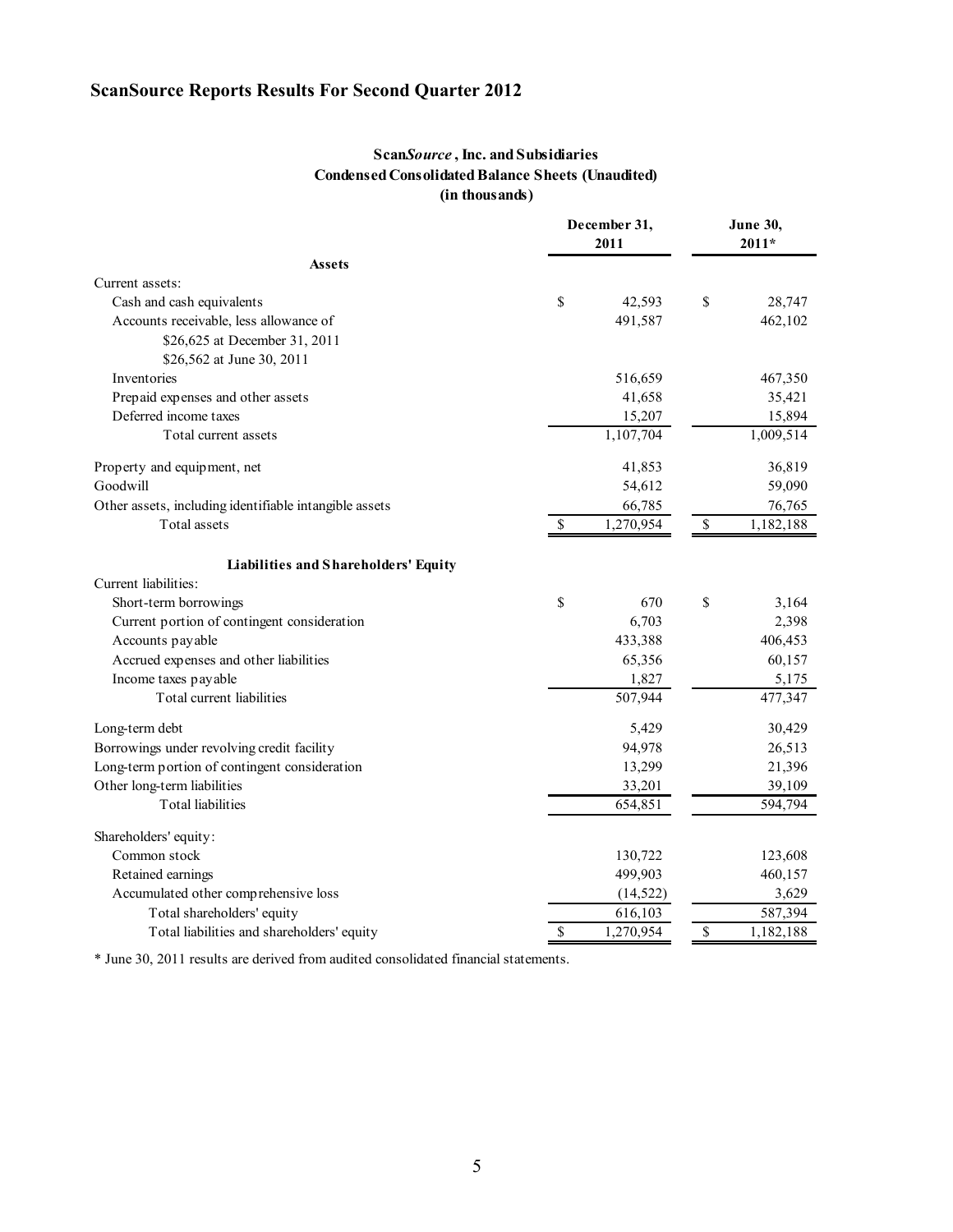## **Scan***Source* **, Inc. and Subsidiaries Condensed Consolidated Income Statements (Unaudited) (in thousands, except per share information)**

|                                                  |    | Quarter ended<br>December 31, |    |         | <b>Six months ended</b><br>December 31, |           |    |           |
|--------------------------------------------------|----|-------------------------------|----|---------|-----------------------------------------|-----------|----|-----------|
|                                                  |    | 2011                          |    | 2010    |                                         | 2011      |    | 2010      |
| Net sales                                        | \$ | 782,684                       | \$ | 683,644 | S                                       | 1,552,943 | \$ | 1,318,175 |
| Cost of goods sold                               |    | 702,845                       |    | 613,018 |                                         | 1,394,013 |    | 1,184,068 |
| Gross profit                                     |    | 79,839                        |    | 70,626  |                                         | 158,930   |    | 134,107   |
| Operating expenses:                              |    |                               |    |         |                                         |           |    |           |
| Selling, general and administrative expenses     |    | 48,474                        |    | 37,088  |                                         | 95,043    |    | 75,721    |
| Change in fair value of contingent consideration |    | (722)                         |    |         |                                         | 172       |    |           |
| Operating income                                 |    | 32,087                        |    | 33,538  |                                         | 63,715    |    | 58,386    |
| Other expense (income):                          |    |                               |    |         |                                         |           |    |           |
| Interest expense                                 |    | 749                           |    | 388     |                                         | 1,236     |    | 754       |
| Interest income                                  |    | (1,002)                       |    | (306)   |                                         | (1, 452)  |    | (605)     |
| Other, net                                       |    | (374)                         |    | (182)   |                                         | 3,157     |    | 191       |
| Income before income taxes                       |    | 32,714                        |    | 33,638  |                                         | 60,774    |    | 58,046    |
| Provision for income taxes                       |    | 11,347                        |    | 12,017  |                                         | 21,028    |    | 20,718    |
| Net income                                       |    | 21,367                        | \$ | 21,621  | \$                                      | 39,746    | \$ | 37,328    |
| Per share data:                                  |    |                               |    |         |                                         |           |    |           |
| Net income per common share, basic               |    | 0.78                          | \$ | 0.81    | \$                                      | 1.46      | S  | 1.40      |
| Weighted-average shares outstanding, basic       |    | 27,244                        |    | 26,786  |                                         | 27,191    |    | 26,749    |
| Net income per common share, diluted             | S  | 0.77                          | \$ | 0.80    | \$                                      | 1.44      | S  | 1.38      |
|                                                  |    |                               |    |         |                                         |           |    |           |
| Weighted-average shares outstanding, diluted     |    | 27,674                        |    | 27,160  |                                         | 27,604    |    | 27,068    |